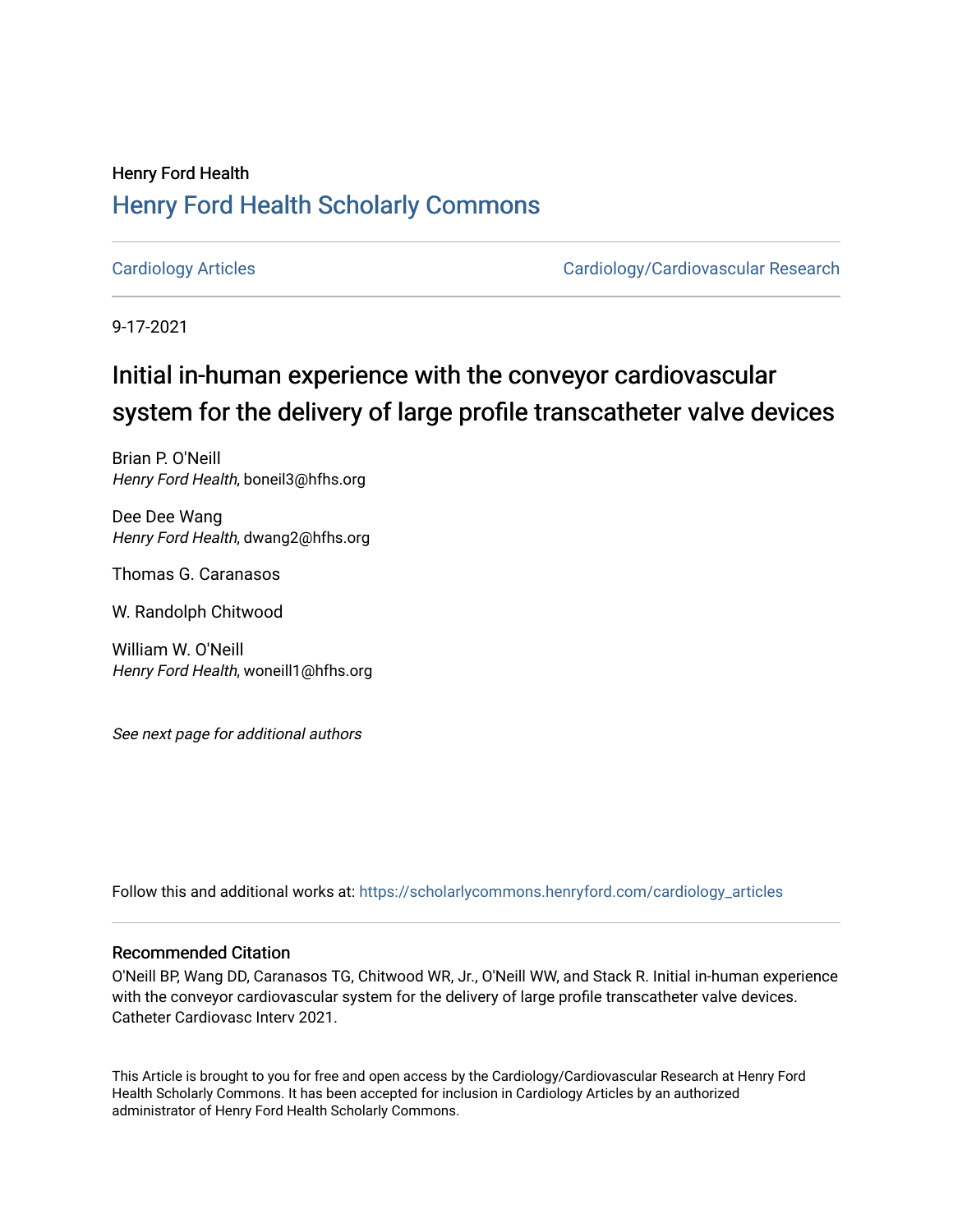## Authors

Brian P. O'Neill, Dee Dee Wang, Thomas G. Caranasos, W. Randolph Chitwood, William W. O'Neill, and Richard Stack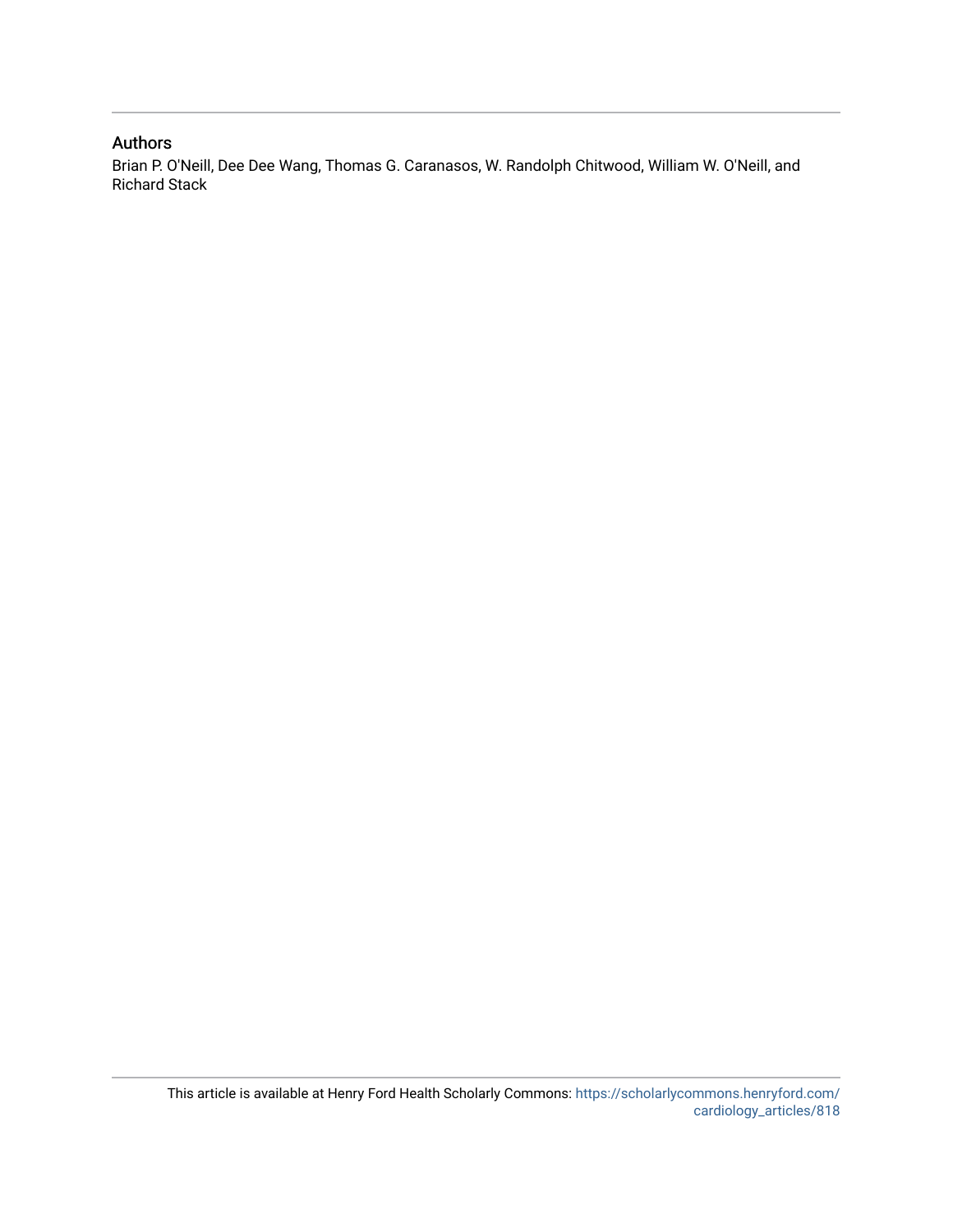

### ORIGINAL STUDIES



WILEY

## Initial in-human experience with the conveyor cardiovascular system for the delivery of large profile transcatheter valve devices

| Brian P. O'Neill $MD^{1,2}$         |                               |  | Dee Dee Wang MD <sup>1,2</sup> $\bullet$   Thomas G. Caranasos MD <sup>1,3</sup> |  |
|-------------------------------------|-------------------------------|--|----------------------------------------------------------------------------------|--|
| W. Randolph Chitwood Jr. $MD^{1,4}$ | William W. O'Neill $MD^{1,2}$ |  | Richard Stack MD <sup>1,5,6,7</sup>                                              |  |

1 Cardiovascular Masters Consortium, Durham, North Carolina, USA

<sup>2</sup> Center for Structural Heart Disease, Henry Ford Hospital, Detroit, Michigan, USA

<sup>3</sup>Department of Surgery, UNC Chapel, Chapel Hill, North Carolina, USA

4 Department of Surgery, East Carolina University, Greenville, North Carolina, USA

5 Department of Medicine, Duke University, Durham, North Carolina, USA

6 Synecor, LLC, Chapel Hill, North Carolina, USA

<sup>7</sup> Conveyor Cardiovascular Ltd, Dublin, Ireland

#### **Correspondence**

Brian P. O'Neill, Center for Structural Heart Disease, Henry Ford Hospital, 2799 W. Grand Blvd, Detroit, MI, USA. Email: [boneil3@hfhs.org](mailto:boneil3@hfhs.org)

[Correction added on 17 October 2021, after first online publication: Edits have been made to this version. None of the edits affect the meaning of the content.]

### Abstract

Objectives: To determine the safety and efficacy of the conveyor cardiovascular system (CCS) to facilitate the delivery of large profile transcatheter valve devices.

Background: Transcatheter valve devices rely on force provided by the operator to be delivered to their intended position. This delivery may be challenging in a variety of anatomic scenarios. The ability to provide steering from the tip of the device by forming an arterial venous loop may help overcome these challenges.

Methods: Between May, 2019 and October, 2020, five patients were recruited for delivery of transcatheter valve devices with the CCS. These patients were deemed by the operators to have challenging anatomy which could make conventional valve delivery difficult or impossible. These patients were recruited as part of an FDA approved early feasibility study or through an institutional review board approved compassionate use protocol.

Results: Three patients underwent transcatheter mitral valve replacement with a SAPIEN-3 valve. One patient each underwent transcatheter aortic valve (TAVR) implantation with a SAPIEN 3 and 1 patient underwent TAVR implantation with a Lotus valve. All patients underwent successful implantation of the valve and removal of the CCS and valve delivery systems. There was no more than trivial mitral regurgitation post procedure in any patient and there was no more than trivial paravavular leak. There were no major in-hospital complications.

Conclusions: The CCS facilitates the delivery of large profile transcatheter valve devices in challenging anatomic scenarios. Further studies are needed with additional valve technologies.

**KEYWORDS** antegrade, aortic, mitral, TAVR, TMVR, transeptal

## 1 | INTRODUCTION

The advent of transcatheter technology has forever changed the landscape of the treatment of structural heart disease. Recently, transcatheter aortic valve replacement (TAVR) has supplanted surgical

aortic valve replacement (SAVR) as the most common treatment for patients with aortic stenosis in the United States.<sup>1</sup> Multiple different devices for both mitral and tricuspid valve replacement are in clinical trials and it is likely these too may 1 day eclipse the number of surgical interventions. A commonality in each of these technologies is the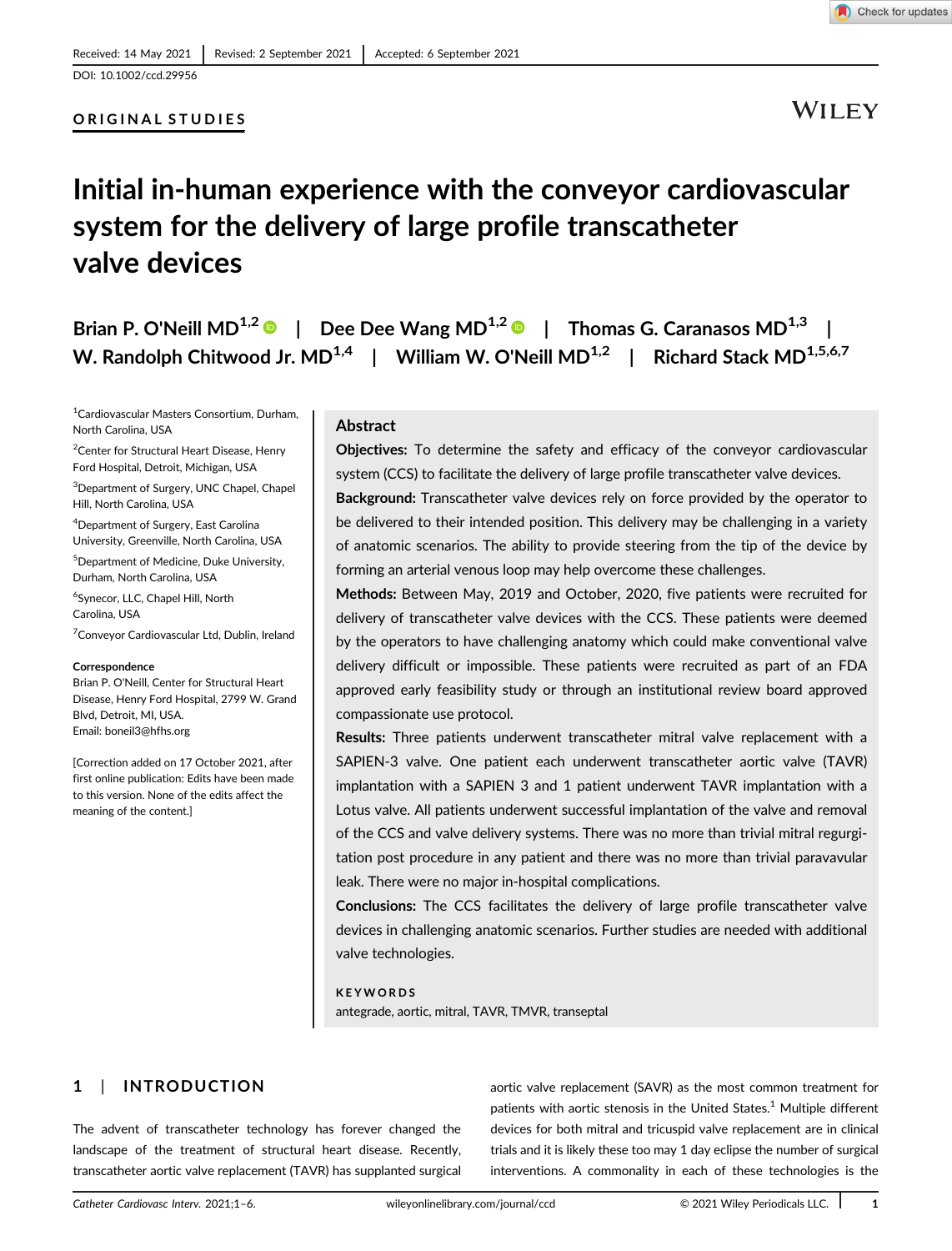reliance on advancing and steering large profile devices from behind using guide wires and/or steerable sheaths (retrograde steering) most commonly from the femoral artery or vein to the targeted valve. In the aortic position, several commonly encountered anatomic variances may make this method of delivery challenging. These would include a horizontal aortic arch, aortic aneurysm, and bicuspid valves, particularly those which are heavily calcified with fused raphe, valve in valve or small annuli. In the mitral position, a thickened interatrial septum, which is commonly found in post-surgical patients, and inadequate transeptal height may lead to injury or tearing of the septum. High profile delivery systems may need to navigate an extreme angle to reach the mitral valve annulus within the left atrium. These can also lead to challenges in maintaining a co-axial position.

A potential solution to these challenges is the ability to steer large profile devices from the front (antegrade steering) with the formation of a specialized, protected atrioventricular (AV) loop. This technique is well known in the field of paravalvular leak (PVL) closure, where serpiginous leaks may preclude the retrograde delivery of closure devices. However, the experience with TAVR has been mixed. The first cases of TAVR relying on antegrade valve delivery resulted in 1/3 of patients requiring CPR during the manipulation across the aortic valve. $<sup>2</sup>$  As a result of this, antegrade delivery has been reserved for</sup> those patients principally with no other peripheral access, eliminating the potential advantages of this system in those aforementioned challenging anatomic TAVR cases.<sup>3</sup>

Much of the hemodynamic instability seen in these cases is due to a stiff wire across the aortic and mitral valve resulting in simultaneous aortic and mitral insufficiency. Dedicated devices to allow for the efficient creation of an AV loop that could provide antegrade steering without hemodynamic instability are therefore needed to help overcome the challenges of retrograde steering. We present our initial experience with the conveyor cardiovascular system (CCS) (Conveyor Cardiovascular Ltd, Dublin, Ireland) for delivery of transcatheter devices in challenging anatomy.

### 2 | METHODS

Patients with aortic or mitral valve disease were recruited as part of an FDA approved early feasibility study (sponsored by Synecor LLC,

Durham, NC, United States) or through an institutional review board approved compassionate use protocol. Each patient underwent informed consent prior to their procedures. Inclusion criteria were technical factors which in the opinion of the operators would make conventional retrograde delivery of transcatheter devices extremely challenging or would be associated with higher complications. These scenarios included a horizontal aortic arch and bicuspid valve with bulky calcification in the aortic position, and anticipated challenges with septal crossing or co-axiality within the surgical mitral valve prosthesis in the mitral position. Possible complications could include PVL, the need for permanent pacemaker implantation, injury to the ascending aorta, and injury to the interatrial septum or left ventricle (LV). Patients who met these criteria underwent valve implantation with assistance of the CCS.

The components of the CCS are listed in Figure 1. The system consists of the following three subcomponents: the right-to-left conduit (RLC) (Figure 1A); the conveyor cable (Figure 1B); and the left ventricular redirector-low profile sheath (LVR-LPS) with dilator (Figure 1C). A transeptal puncture is performed in the standard fashion (Figure 2A). A Versacore (Abbott, Abbott Park, IL, United States) guidewire is introduced into the left atrium and a balloon septostomy is performed with a 12 mm septostomy balloon (Figure 2B). The transeptal sheath is removed and the RLC is advanced into the left atrium beyond the mitral valve orifice. The tip of the RLC is then flexed and pulled back, while applying counter clockwise torque, until it crosses into the mitral valve. The system is then advanced and curled until the tip points toward the aorta. The Versacore is advanced into the aorta followed by the RLC (Figure 2C). The Versacore wire is snared from the left femoral artery (Figure 2D) and the RLC is removed and exchanged briefly for the septostomy balloon, as it is advanced through the chords to confirm no chordal entrapment of the system. The RLC is then readvanced into the distal aorta over the Versacore wire. The Versacore wire is removed and replaced by the Conveyor Cable which is then snared and externalized. At this time the arterial sheath is removed and the LVR sheath and dilator is locked into the conveyor cable. The cable is then pulled from the venous side allowing the LVR to easily track into the descending aorta and lock onto the RLC (Figure 2E). With a push pull method the LVR is then positioned in the apex of the LV and the RLC is released. The LVR features a high force retracting guy wire (Figure 1C) that provides for the strong antegrade steerability of the conveyor cable in the LV in



FIGURE 1 Conveyor cardiovascular system. (A) Right to left catheter (RLC). (B) Conveyor cable. (C) Left ventricular redirector (LVR) [Color figure can be viewed at [wileyonlinelibrary.com](http://wileyonlinelibrary.com)]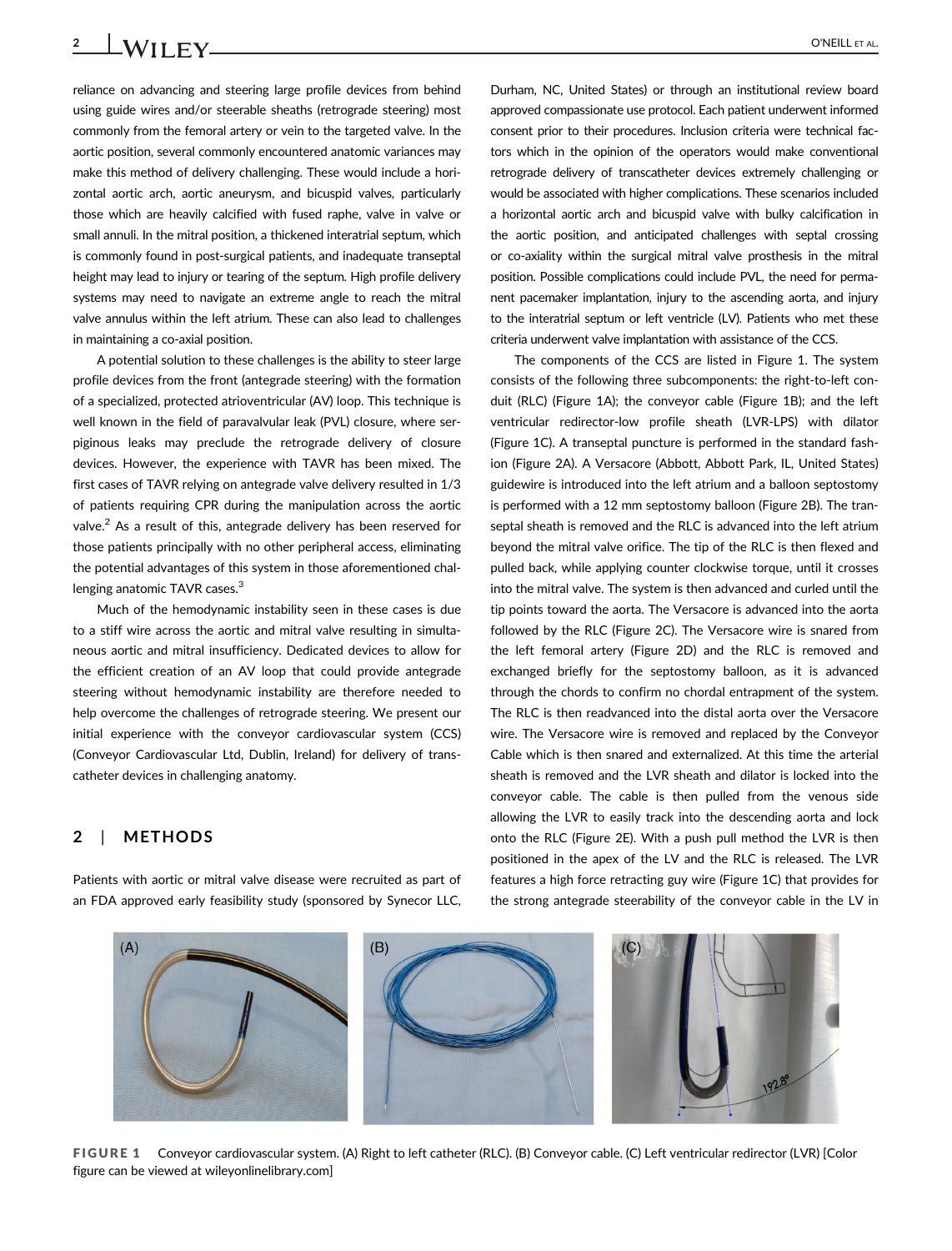

FIGURE 2 Procedural steps in creating arterial–venous (AV) loop with the conveyor system. (A) Standard transeptal puncture. (B) Balloon septostomy to allow catheter passage. (C) Versacore wire is advanced into the ascending aorta. (D) Versacore wire is snared to create AV rail allowing exchange of right-to-left conduit (RLC). (E) Connection of the RLC and left ventricular redirector (LVR). (F) Pulling on conveyor cable allows the LVR to pull valve nose cone away from outer curvature of arch to center in the annulus [Color figure can be viewed at [wileyonlinelibrary.com](http://wileyonlinelibrary.com)]

| Baseline characteristics<br><b>TABLE 1</b> |
|--------------------------------------------|
|                                            |

|                                        | % ( $N = 5$ overall) |
|----------------------------------------|----------------------|
| Age (years)                            | 68.4                 |
| STS score                              | $9.0 \pm 7.6$        |
| Male                                   | 20(1)                |
| NYHA class III or IV                   | 40(2)                |
| <b>HTN</b>                             | 80(4)                |
| <b>Diabetes</b>                        | 20(1)                |
| End stage renal disease                | 20(1)                |
| Prior cerebrovascular accident         | 20(1)                |
| <b>COPD</b>                            | 20(1)                |
| Prior MI                               | 20(1)                |
| Prior CABG                             | 20(1)                |
| Atrial fibrillation                    | 40(2)                |
| Prior permanent pacemaker              | 40 (2)               |
| Left ventricular ejection fraction (%) | $62.6 \pm 6.1$       |

Abbreviations: CABG, coronary artery bypass grafting; COPD, chronic obstructive pulmonary disease; DMII, type; MI, myocardial infarction; NYHA, New York Heart Classification; STS, Society of Thoracic Surgeons.

order to facilitate centering of the large valve prosthesis within the intended valve annulus (Figure 2F), Video S1. Additionally, the LVR while positioned in the left ventricular apex, protects the apex from trauma or perforation due to the valve delivery systems or cable.

## 3 | RESULTS

From March, 2019 to October, 2020, five patients were recruited. Table 1 shows patient baseline characteristics. The majority of patients who were treated were female. Most patients were not on dialysis and had a normal left ventricular ejection fraction. Two of five patients had a previous pacemaker placement and had atrial fibrillation. Table 2 shows the characteristics of valve implantation. Three of five patients underwent implantation for a degenerated mitral valve prosthesis in previous surgical valves, with two of these patients having previously had more than one mitral valve intervention. The other two patients underwent implantation for native aortic valve stenosis. The rationale for utilization of the CCS in each of these procedures is also listed in Table 2. For the mitral valve cases, the device would assist in transit across the thickened septum to avoid tearing, and to help maintain co-axiality within the mitral valve prothesis. For the aortic valve cases the device would allow passage across the calcified raphe of the bicuspid valve and to keep the valve centered, given the horizontal nature of the aortic arch. In all patients, the transcatheter valve was successfully delivered into the intended position and the CCS and valve delivery system were removed without incident. There were no major adverse cardiovascular events as per Valve Academic Research Consortium definitions. $4$  In the aortic stenosis patients, there was no need for permanent pacemaker implantation.

Post echocardiographic variables are shown in Table 3. There was no more than trivial mitral regurgitation in both the aortic and mitral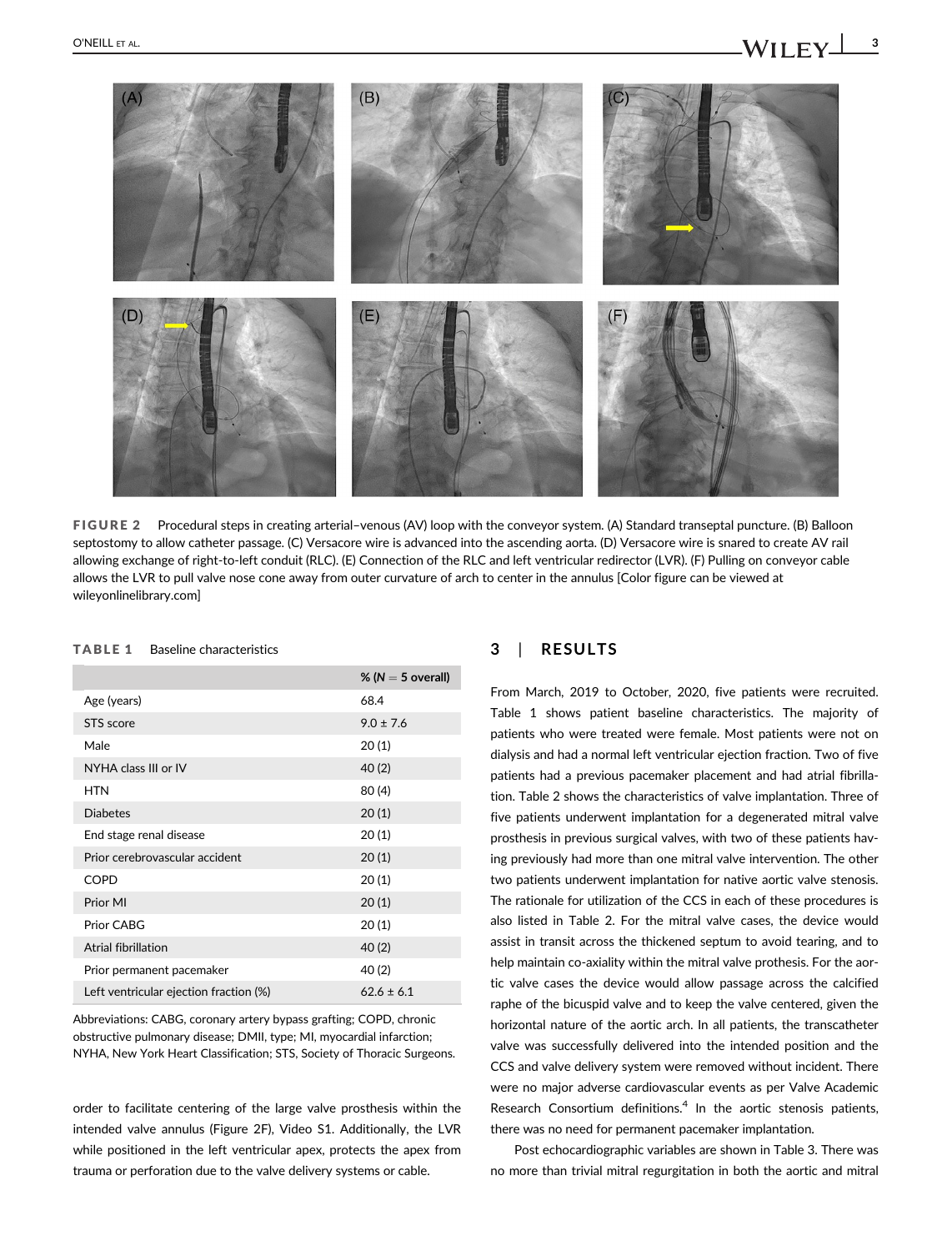## 4 | **WII EV** O'NEILL ET AL.

#### TABLE 2 Characteristics of valve implantation

| <b>Patient</b> | Aortic or mitral<br>valve disease | Native or post-<br>surgical valve disease | <b>Rationale for</b><br>conveyor use            | Valve type                                     | Successful valve<br>delivery (y/n) | <b>Major VARC</b><br>complications in<br>hospital $(y/n)$ |
|----------------|-----------------------------------|-------------------------------------------|-------------------------------------------------|------------------------------------------------|------------------------------------|-----------------------------------------------------------|
| 1              | Mitral                            | Surgical (MVRx2)                          | Transit across<br>septum and<br>delivery        | $29 \text{ mm}$<br><b>SAPIEN 3</b>             | y                                  | n                                                         |
| 2              | Mitral                            | Surgical (MV Repair<br>and TMVR)          | Transit across<br>septum and<br>delivery        | $23 \text{ mm}$<br><b>SAPIEN 3</b>             | y                                  | n.                                                        |
| 3              | Aortic                            | <b>Native</b>                             | Horizontal root and<br>bicuspid                 | $29$ mm<br>SAPIEN 3                            | y                                  | n                                                         |
| $\overline{4}$ | Aortic                            | <b>Native</b>                             | Horizontal root and<br>bicuspid                 | $27 \text{ mm}$<br><b>LOTUS</b><br><b>EDGE</b> | y                                  | n                                                         |
| 5              | Mitral                            | Surgical (MVRx1)                          | <b>Transit across</b><br>septum and<br>delivery | $29$ mm<br>SAPIEN 3                            | y                                  | n                                                         |

Abbreviations: mm, millimeter; MVR, mitral valve replacement; N, no; TMVR, transcatheter mitral valve replacement; VARC, Valve Academic Research Consortium; y, yes.

#### TABLE 3 Echocardiographic procedure results

| <b>Patient</b> | <b>Baseline mean</b><br>gradient (mmHg) | <b>Baseline valve</b><br>area (cm $2$ ) | Post mean<br>gradient (mmHg) | Post valve<br>area (cm $2$ ) | <b>Mitral</b><br>regurgitation<br>Pre | <b>Mitral</b><br>regurgitation<br>Post | Paravavular<br>leak |
|----------------|-----------------------------------------|-----------------------------------------|------------------------------|------------------------------|---------------------------------------|----------------------------------------|---------------------|
|                | 14.3                                    | n/a                                     | 3.8                          | n/a                          | None                                  | Trivial                                | None                |
| 2              | 11.1                                    | n/a                                     | 10.3                         | n/a                          | None                                  | None                                   | None                |
| 3              | 41.9                                    | 0.78                                    | 9.8                          | 1.93                         | <b>Trivial</b>                        | <b>Trivial</b>                         | None                |
| $\overline{4}$ | 30.5                                    | 0.82                                    | 11.6                         | 2.25                         | Mild                                  | <b>Trivial</b>                         | None                |
|                | 19.3                                    | n/a                                     | 9.3                          | n/a                          | None                                  | <b>Trivial</b>                         | None                |

Abbreviation:  $n/a = not$  applicable.

valve patients post valve implantation. Post-procedure mean gradients were decreased from baseline in both groups of patients. Finally, there was no evidence of PVL in any patients.

## 4 | DISCUSSION

Our series represents the initial experience with the CCS for the delivery of large bore, high profile transcatheter valve devices. Several important insights emerge from this study.

With respect to aortic stenosis, the delivery of transcatheter valves in horizontal roots may be assisted by the CCS. TAVR is hampered by increasing aortic root angulation principally due to challenges of alignment within the valve annulus. This may cause the need for multiple valve repositionings, recaptures, or deployment of the valve in a noncoaxial fashion leading to paravavular regurgitation.<sup>5</sup> Previous studies have shown that 30% of patients have an aortic root angle of >50. Real world experience with horizontal roots greater than  $51^{\circ}$  with self-expanding valves has shown an increased rate of stroke and major

vascular complications in a single center study,<sup>6</sup> and aortic angulation may impact procedural success with self-expanding valves vs. balloon expanding valves.<sup>7</sup> The inability to control the valve by retrograde steering may be partially overcome through snaring of the valve delivery system prior to deployment, however, this force cannot be applied to the valve tip. $8$  The ability to move the valve from the tip with the CCS may allow the valve to be moved off the outer curvature of the aorta and to center the valve within the annulus for deployment which may help address some of these challenges (Figure 3).

Heavily calcified bicuspid valves remain a challenging scenario in TAVR. Accounting for half of younger patients who undergo SAVR,<sup>9</sup> TAVR operators are more commonly encountering patients with biscuspid aortic valve disease. In a multi-center study of more than 1000 patients with biscuspid AS treated predominantly with a balloon expandable valve, 26% had both a calcified raphe and excess leaflet calcification. These patients had higher rates of 2-year all-cause mortality, aortic root injury, and moderate-to-severe PVL.<sup>9</sup> The asymmetric calcium distribution along with fused raphe may lead to difficulties with advancing the valve across the annulus and with optimal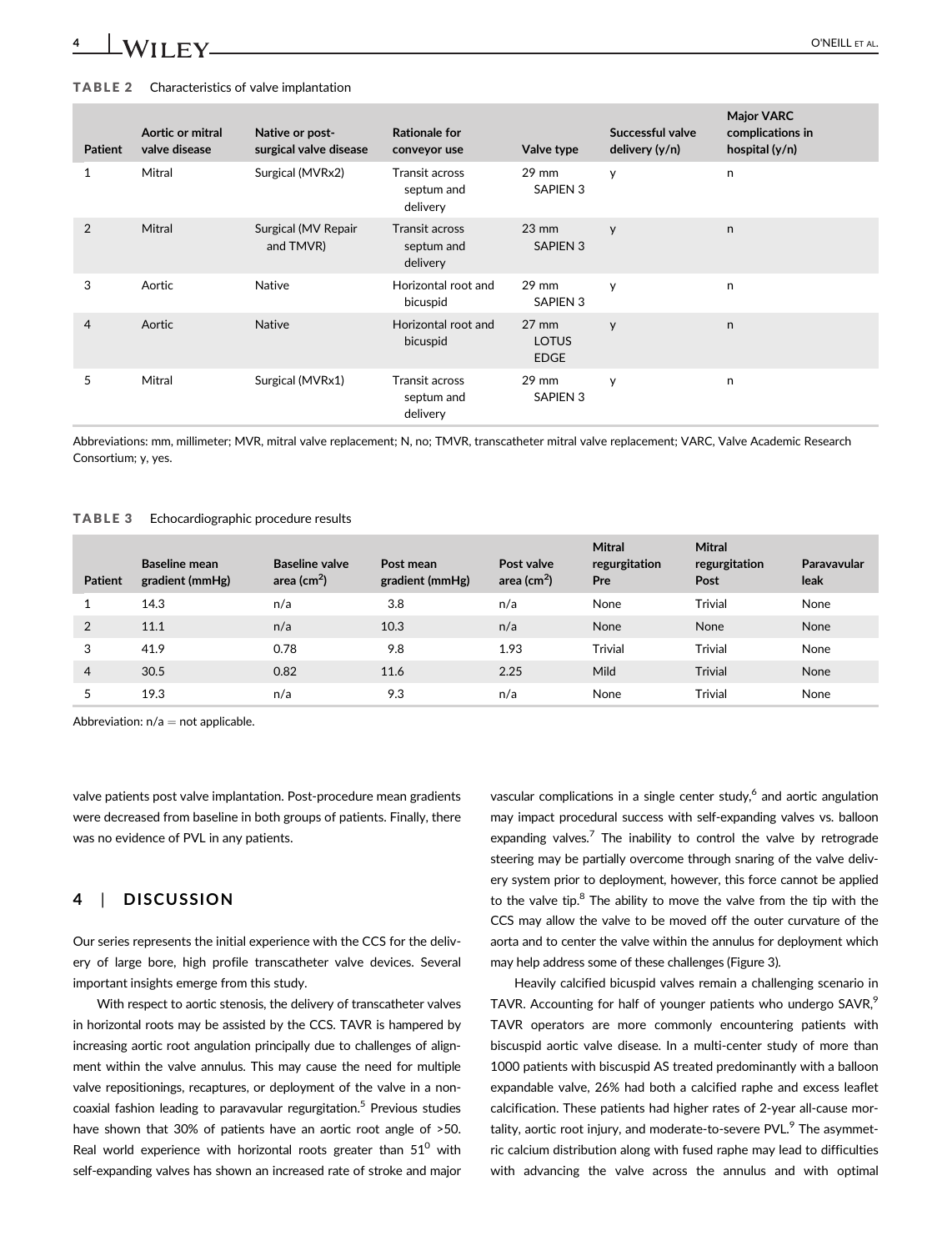FIGURE 3 Transcatheter aortic valve (TAVR) deployment in horizontal roots. (A) Conventional TAVR deployment in a horizontal root of 78°. The TAVR valve pressed against the membranous septum. (B) TAVR deployment in a root of 70 with the conveyor system. Here the valve is off the membranous septum just before valve deployment



expansion of the outer valve frame.<sup>10</sup> In addition, narrowing of the aortic valve complex above the true annulus can lead to a less circular deployment.<sup>11</sup> which can be more challenging with self-expanding valves. The AV rail created by the CCS may help maintain the central position of the valve during deployment to allow for a more uniform distribution of force.

Conduction disturbances remain a frequently encountered challenge post TAVR and have been associated with a higher incidence of death or heart failure admission at 1 year.<sup>12</sup> Studies have consistently shown that long framed self-expanding valves are particularly prone to conduction disturbances post TAVR.<sup>13,14</sup> This is partially due to their inability to self-center, causing compression of the membranous septum during expansion. Calcifications in the LVOT under the left coronary cusp are thought to lead to higher rates of pacemaker dependency through a similar mechanism of valve expansion toward the septum.<sup>15,16</sup> Although a higher implantation depth may obviate some of this risk, the initial positioning may still cause trauma. $14$  The CCS may help avoid this initial injury once more through maintaining a centralized position during valve delivery and expansion.

Transcatheter mitral valve replacement (TMVR) has shown promise in several early feasibility studies. $17,18$  Given the size of the delivery equipment required however, many of these systems require a transapical approach. A transeptal delivery system is ideal to avoid the need for a transapical exposure in patients with multiple co-morbidities. Transeptal delivery is not without its challenges. Accessing the left atrium through the interatrial septum with a large device can lead to unexpected movements into either the left atrium or ventricle which may cause injury. As compared with TAVR, delivery devices for TMVR are larger profile which can limit maneuverability within the left atrium. Steerable guiding catheters may help to partially overcome this but may then limit maneuverability given stored torque.<sup>19</sup> The creation of a specialized arterial-venous (AV) loop is one way to address these shortcomings.

The concept of the traditional AV loop is well familiar to those operators who routinely perform PVL closure to facilitate delivery of closure devices.20 Antegrade transeptal delivery of first generation TAVR valves was feasible in a case series of patients with aortic

stenosis and no other suitable vascular access.<sup>3</sup> The advantages of this technique include the ability to apply force to both sides of the device in order to navigate the smaller space of the left atrium. The continuous loop may prevent unintended movement of the nose cone of the delivery system from inadvertent injuries of the delicate portions of the heart. The unique design of the CCS cable (braided coating and polymer jacket) coupled with the anterograde steering force of the LVR prevents interaction with the leaflets of the aortic and mitral valve leaflets which may lead to hemodynamic instability by causing severe mitral and/or aortic regurgitation.

## 5 | LIMITATIONS

This was a pilot study of a novel system to facilitate percutaneous valve delivery. As such, these findings are hypothesis generating and will need to be confirmed in future studies. In addition, this was a single center study and events were self-adjudicated. There was no central core lab to review echocardiographic results.

## 6 | CONCLUSIONS

The CCS may facilitate transcatheter valve delivery in patients who were deemed to have challenging structural anatomy. This pilot study demonstrated the feasibility of incorporating this system with multiple different transcatheter valves. Future studies in a broader representation of patients are warranted.

#### CONFLICT OF INTEREST

Dr Brian O'Neill is a consultant to and receives research support from Edwards Lifesciences. Dr Wang is a consultant for Edwards Lifesciences, Boston scientific, and receives research grant support from BSCI assigned to employer HFHS. Dr Stack serves as Executive Director for Conveyor Cardiovascular Ltd and Managing Partner of Synecor, LLC. He was involved in the editing of the manuscript but the final version was left to the discretion of the first author. The other authors have no additional relevant disclosures to report.